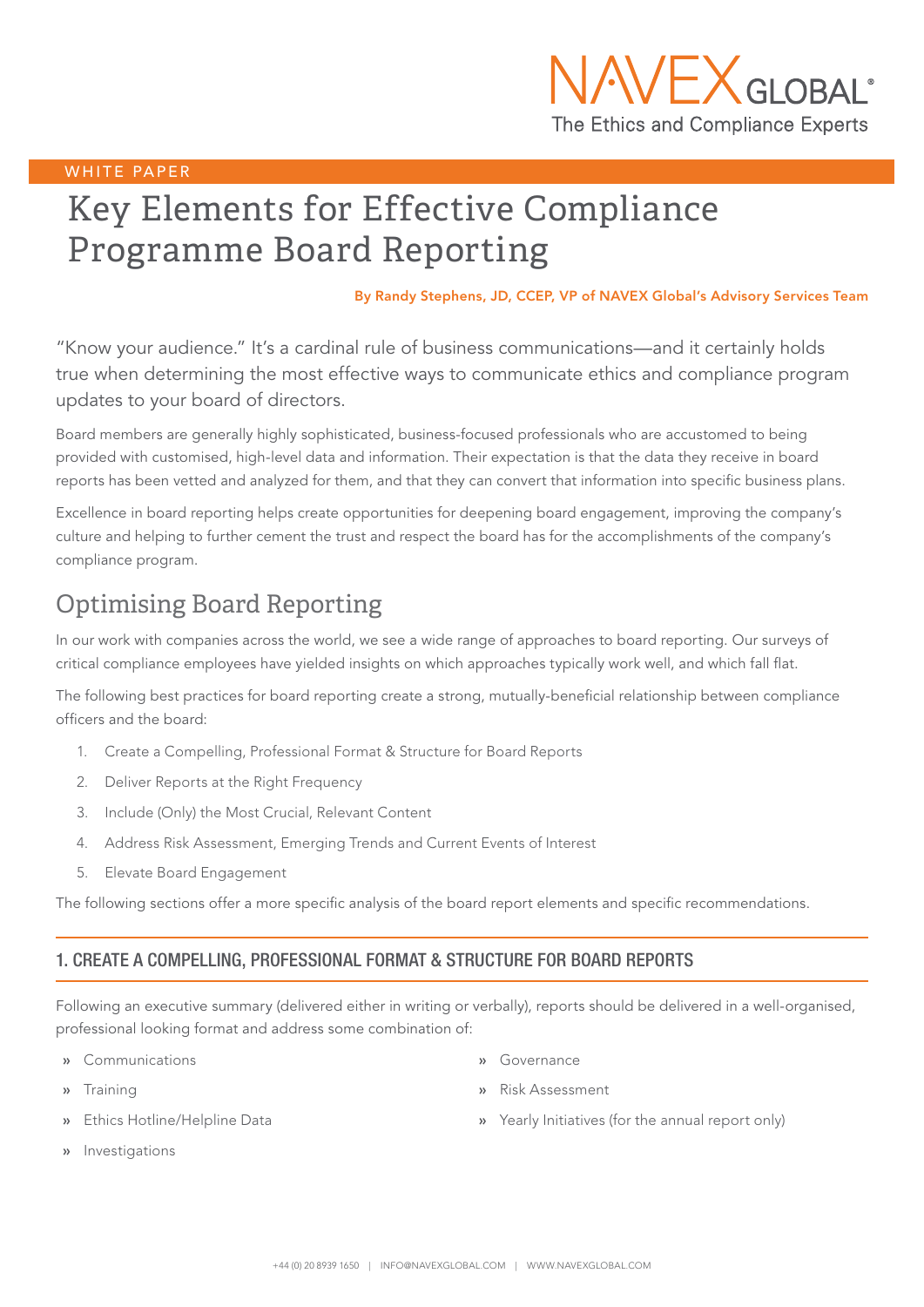

# RECOMMENDATIONS:

Open with a short executive summary section which provides a high level summary of the focus areas identified above. The executive summary should also highlight any resource challenges the compliance department may have which would need board support.

- » Consistent: The look, feel, format and data used for reports should be consistent from quarter to quarter and year to year.
- » Strategic: The report should support or explain gaps in the compliance program's and company's strategy.
- » Provides Context: Avoid supplying data with no context supporting its inclusion. Seise the opportunity to explain how KPIs are being reflected in the data.
- » Use of Benchmark Data: Benchmark data can give the board comfort and context about how the company performance compares to peers. There is often safety in numbers and executives and boards are often on the lookout for benchmarking statistics which show consistency with peers. By way of illustration, it might be interesting to the board to know how the number of training hours per 100 employees compares to peers. If it differs from the peer benchmark, "Why?" They will want to know that the CCO is using company resources in ways that are meaningful to bringing the company in line with industry standards or why the company has chosen to deviate from that benchmark.
- » Outcome Driven: It is helpful to the board's understanding of your compliance program to tie program goals and outcomes.

## SUGGESTED CONTENT (FOR ILLUSTRATION PURPOSES ONLY):

Consider, for example, in the ethics hotline/helpline section including a statement such as:

*"While our current percentage of anonymous calls is 33%, the goal is to reduce the percentage to less than 25%, which represents the industry median for our peer group. Anonymous calls are more difficult to properly and completely investigate. By using more awareness and anti-retaliation training, we hope to empower employees to be more comfortable identifying themselves when they call. Note: Certain countries in the EU limit our ability to collect*  identifying information. Those calls have been removed from the overall percentage calculations for the purpose of *this report."*

## 2. DELIVER REPORT AT THE RIGHT FREQUENCY

Reports should be delivered at least quarterly along with an annual report at the end of the year. This frequency meets or exceeds the standards of most companies. This might vary depending on the size and sophistication of the compliance program. Ensure you are meeting the board's expectations on timing by asking the board for feedback.

Improve board reporting further by seeking opportunities for the CCO to interact with the board outside of quarterly meetings and directly interact with the board in cases of predetermined priorities.

#### RECOMMENDATIONS:

In addition to regular reporting, to the extent possible, consider off-cycle deep dives into important risk issues, such as reputational crisis preparedness or anti-corruption program elements. This separates the risk discussions from the overall routine report. However, if this is not available, consider deeper dive risk discussions embedded in the quarterly and annual reports.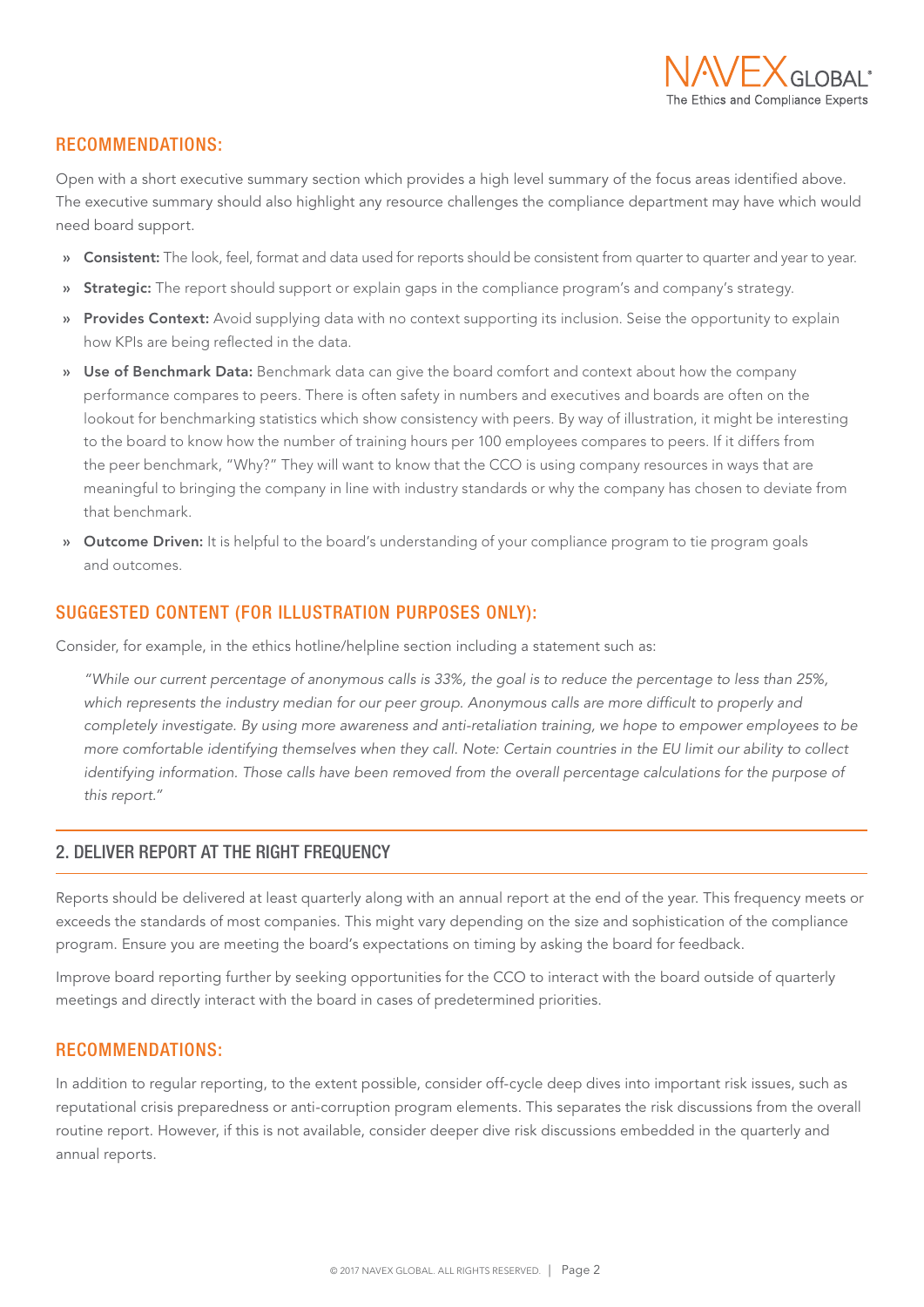# 3. INCLUDE (ONLY) THE MOST CRUCIAL, RELEVANT CONTENT

Mature ethics and compliance programs never lack for content. However, the sheer amount of material and data may desensitise the board to the accomplishments and challenges a program has faced and overcome.

The following basic elements should be covered in some form or another:

- » Communication and Training: Unless the board has specifically requested an exhaustive level of detail, they only need to know basic information: that the program and standards have been communicated, and that employee or third party training has been completed satisfactorily in accordance with the CCO's learning and curriculum goals.
- » Compliance Program Elements: A good way to structure a board report is to follow the general categories for an effective compliance program outlined in guidelines such as the United States Federal Sentencing Guidelines for Organisations (FSG) or OECD. At least on an annual basis, a board report on the compliance program should address in some way the status and effectiveness of:
	- Structure and Leadership
	- Standards and Procedures
	- Training and Communication
	- Integration with HR Practices
- Investigation
- Discipline
- Risk Assessment
- Organizational Culture

• Auditing and Monitoring

This provides the board with an information reporting structure closely aligned with their oversight obligations.

The board should be concerned with any investigations of high-level employees and the outcomes, whether reported by whistleblowers or otherwise. This is an excellent opportunity for the CCO to demonstrate the effectiveness of program elements, which hopefully detected the issue, prompted a timely investigation, and resulted in swift action to address the issue, such as policy changes or terminations.

It is also critical to address the state of the company's risk assessment and risk readiness. This should be more than just addressing the risk that criminal conduct will occur as called for in the FSG. (More on this in the next section.)

» Culture and Support for Compliance: This is an area often overlooked or ignored in most board reports. This is usually the result of board members' reluctance to step outside of their comfort zones. Board members read the bottom line, not between the lines. However, this is one of the most critical elements of discussion for board members, who really help set and drive tone at the top.

When a rule, policy or a code conflicts with organisation's culture, the culture trumps—and prevails— most of the time. In order to have an effective ethics and compliance program, a company needs to pay as much attention to culture as to policies, training, auditing, etc.

Beyond merely approving the code of ethical business conduct, the board and the CCO should engage in a conversation about:

- Responsibility or rules: Will employees, including executives and senior leadership, take personal responsibility to address issues, or is that somebody else's job?
- Candour or quiet: Will people speak up if they see questionable business conduct?
- Accountability or acquiescence: What happens to great performers who violate the code?
- Employee perceptions: Surveys, focus groups, message boards
- Customer and supplier perceptions: Surveys, social media
- Reports of concern: Hotline/Helpline data
- HR processes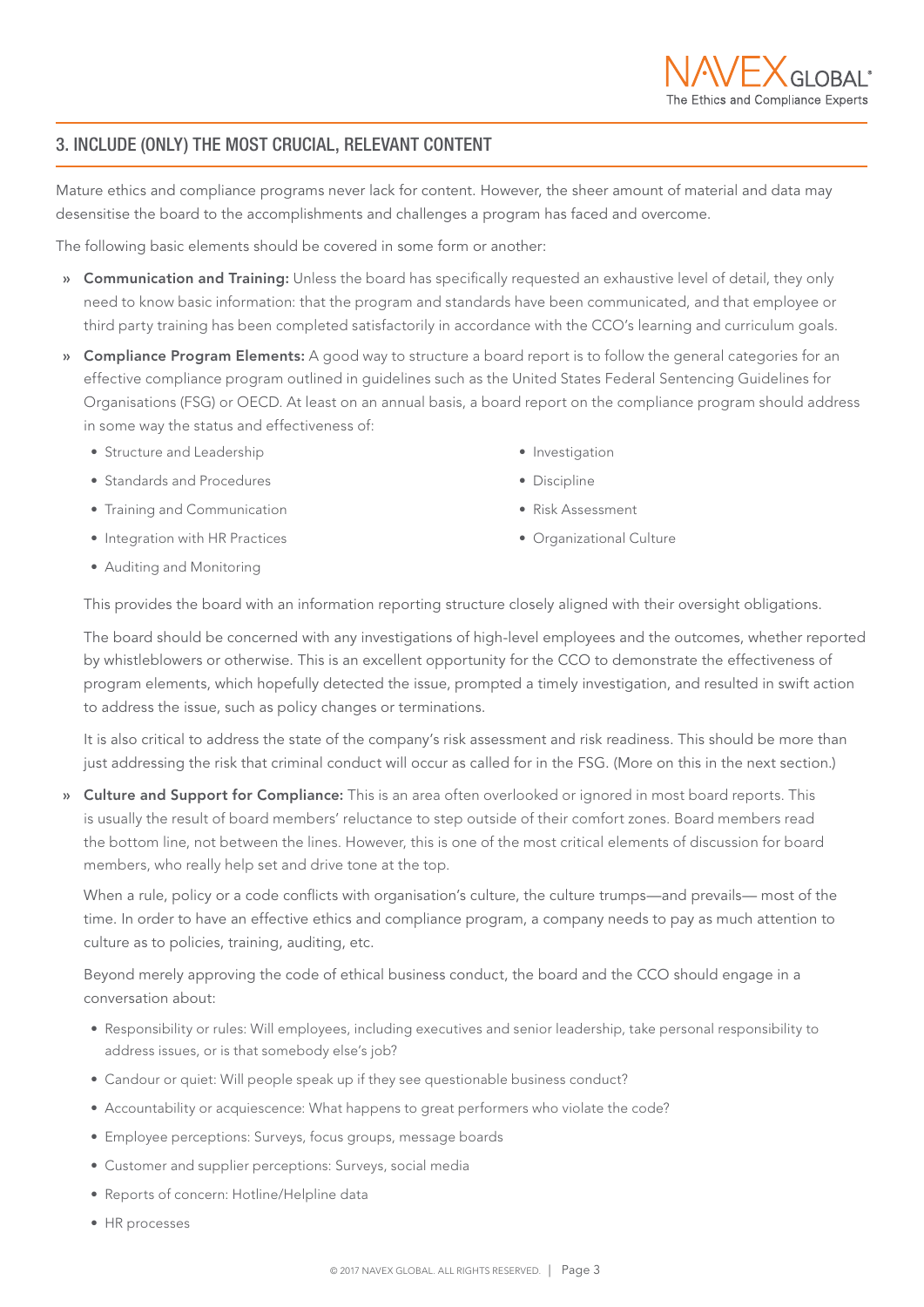

## RECOMMENDATIONS:

Balancing content with engaging substance and context will offer the board an even greater likelihood of engaging with the CCO during the presentation. With all of the demands on board members' time, reports should have the greatest impact with the least amount of information possible, while still providing the board with relevant and timely information—allowing them to comfortably exercise their obligations of due care as per the Supreme Court's standards outlined in Caremark International Inc. Derivative Litigation, 698 A.2d 959 (Del. Ch. 1996).

# SUGGESTED CONTENT (FOR ILLUSTRATION PURPOSES ONLY):

An example of how to address this issue could be:

*"Our Compliance Culture: Survey Says…"*

*A recent employee engagement survey was submitted to 2,000 randomly selected employees. They were asked questions which helped the compliance department determine how employees perceived our organisational culture. Out of 2,000 employees, we achieved a completion rate of 67%, which is extraordinarily high and above the average survey return rate of 34%. This high completion rate suggests that our employees are engaged. It could also indicate*  that they are particularly interested in sending a message to senior leadership about a particular issue such as a *reduction in force, union activity or the recent restructuring of division responsibilities. However, since this compares favourably to a 68% completion rate the last time the survey was administered, it suggests an unusually engaged employee population. When asked if they felt comfortable reporting issues of misconduct, more than 65% responded "Yes." This is an indicator of a healthy culture."*

# 4. RISK ASSESSMENT, EMERGING TRENDS & CURRENT EVENTS OF INTEREST

A risk assessment is one of the foundational elements of an effective compliance program. It provides critical information affecting the company's risk recognition, planning and mitigation process. This is one area that board members know well—particularly for public companies or issuers which must file a Form 10-K or an annual report. A heavily scrutinised element of these filings is always the risk factors.

Failing to address the risk assessment process in board reports may leave the board with the impression that compliance does not drive or participate in the risk assessment process.

# RECOMMENDATIONS:

Consider addressing some or all of the following in all or some of your board reports:

- » High-level summary of the top risks for the enterprise as a whole and individual operating units
- » Summary of exceptions to management's established policies or limits for key risks
- » Summary of significant gaps in capabilities for managing key risks and status of initiatives to address those gaps
- » Summary of emerging risks that warrant board attention
- » Periodic overview of management's methodologies used to assess, prioritise and measure risk
- » Risk reports, such as trends in key risk indicators
- » Report on effectiveness of responses for mitigating the most significant risks
- » Case law updates
- » Summaries of articles of interest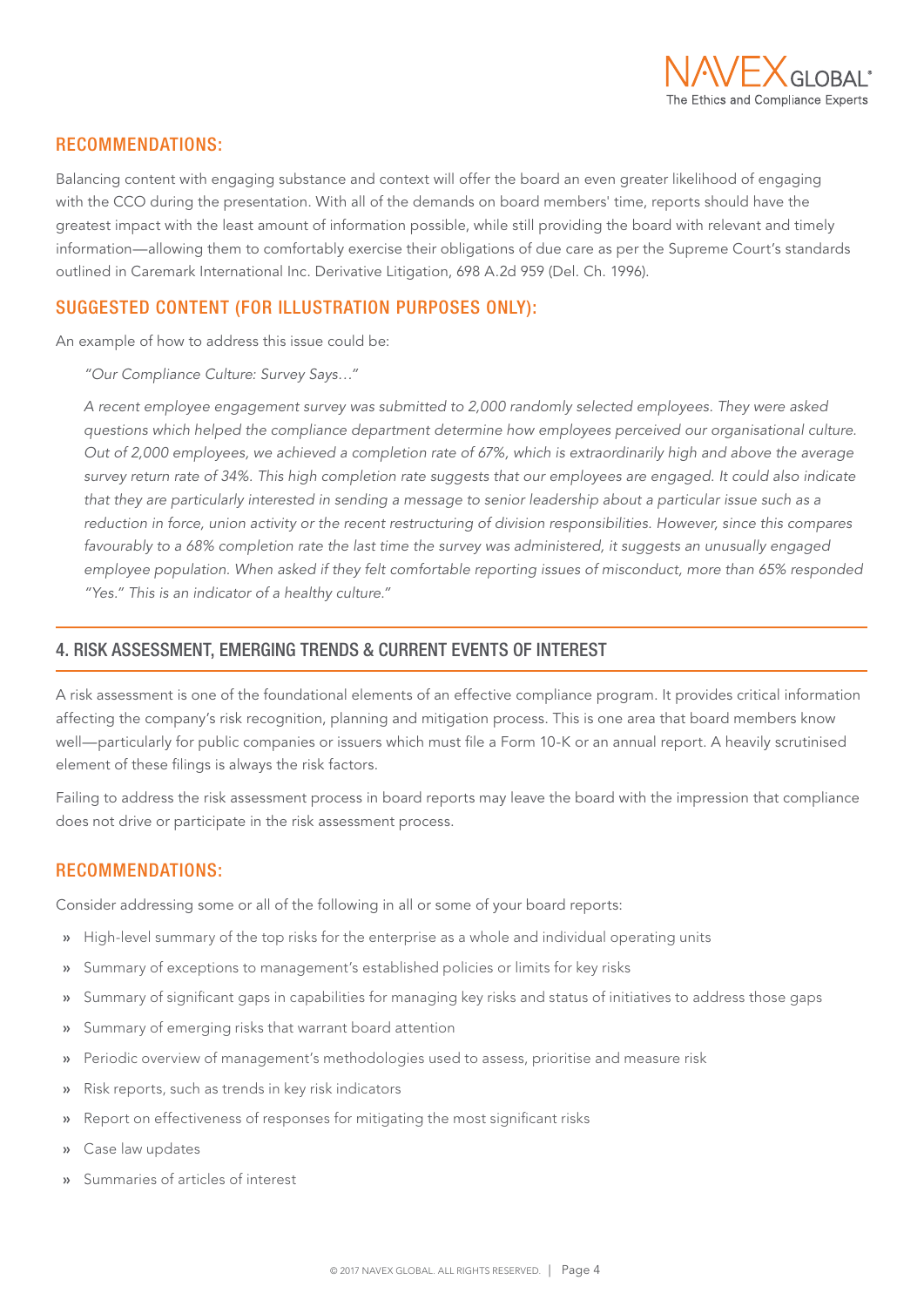## 5. ELEVATE BOARD ENGAGEMENT

The best compliance programs are often coupled with a very engaged board and a healthy relationship between the board and the CCO. In the best case, the CCO has regular, formal contact with board members and provides information on topics of interest between regularly scheduled board meetings.

This engagement is usually a sign that the board values the role of the CCO and the compliance program overall. A board that is genuinely interested in the compliance process and its outcomes is often due in equal measures to the dedication and professionalism of the board as well as the excellent job done by the CCO and the compliance team members.

# RECOMMENDATIONS:

Engage in regular dialogue with the board to explain and refine the information presented in board reports. This will help the information resonate to the greatest degree possible with the board members, and further cement the trust and respect the board has for the accomplishments of the company's compliance program.

Leverage an engaged and knowledgeable board to help you develop a more meaningful board reporting process, and underscore the board's ownership stake in your compliance program. Engaged boards can help extend and expand the compliance program while also enhancing both top-down support and bottom-up buy-in for continuing to move the compliance program from a reactive to a predictive model.

The board should be comfortable that they have the information and understanding of the program they need to carry out the fiduciary responsibilities required of them. This not only protects the board from potential liability but will also tap the considerable experience and professionalism of the board.

Additionally, our Advisory Services team recommends a regular schedule of board training. This should be developed with the board's buy-in, implemented promptly, and refreshed every 24 months or as new board member classes are elected.

This training should cover:

- » Frameworks for ethics and compliance programs (USSG, OECD, global requirements, risk based)
- » Board's oversight responsibilities
- » Specific compliance and ethics environment and risks to the organisation and to the board
- » Creating a culture of integrity—challenges and building blocks, board observations and potential areas of impact
- » Cases relevant to their roles and responsibilities

Many CCOs assume that boards know their risks and responsibilities already and are afraid to discuss board-specific risks. This is not always the case. Boards need and want to talk about things like:

- » Conflicts of interest—both personal and organisational
- » Insider trading
- » Gifts, gratuities and influences
- » Recognising their unintended influence
- » Issues that have occurred with other companies and boards
- » Executive accountability